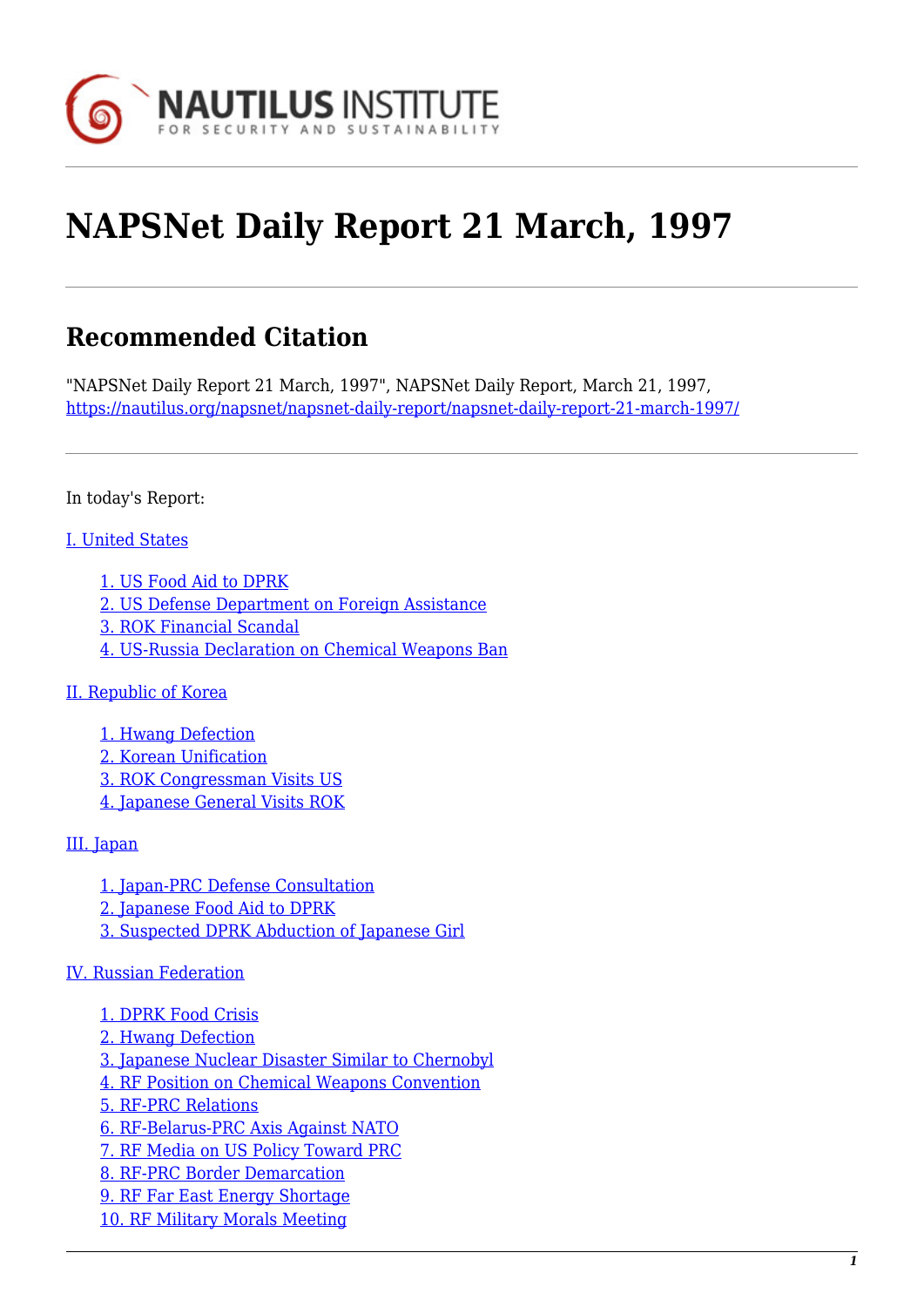#### **I. United States**

#### **1. US Food Aid to DPRK**

US State Department Spokesman Nicholas Burns ("STATE DEPT. NOON BRIEFING, MARCH 20," USIA Report, 3/21/97) told reporters during "on-the-record" discussions with reporters after his regular briefing that two US ships will deliver 27,000 metric tons of grains and foodstuffs to North Korea May 4 and May 12. The humanitarian aid is being given in response to an appeal by the World Food Program.

The Associated Press ("U.S.-KOREA FOOD AID DUE IN MAY," Washington, 3/21/97) reported that the first shipment of a US\$10 million US food aid package for the DPRK is expected to arrive May 4 at the port of Nampo. In the DPRK, the rice, corn and corn-soy blend will be delivered to officials of the World Food Program. Much of the food is intended for malnourished children under 5. The aid program was announced last month.

#### **2. US Defense Department on Foreign Assistance**

US Defense Secretary William Cohen ("DEFENSE SECRETARY COHEN ON U.S. SECURITY ASSISTANCE," USIA Transcript, 3/21/97), in a March 20 appearance before the US House Committee on International Relations, argued that the US pursues policies of engagement around the world to ensure that diplomacy and military power act "in concert." "Diplomacy without power," he explained, "can produce dialogue without decision, while power without diplomacy can lead to arrogant chauvinism and senseless conflict." In remarks during testimony to support of the Clinton administration's request for fiscal year 1998 funding for International Military Education and Training and Foreign Military Financing programs, C

In today's Report:

[I. United States](#page-2-0)

[1. US Food Aid to DPRK](#page-2-1) [2. US Defense Department on Foreign Assistance](#page-2-2) [3. ROK Financial Scandal](#page-3-0) [4. US-Russia Declaration on Chemical Weapons Ban](#page-3-1)

[II. Republic of Korea](#page-4-0)

[1. Hwang Defection](#page-4-1) [2. Korean Unification](#page-4-2)

- [3. ROK Congressman Visits US](#page-4-3)
- [4. Japanese General Visits ROK](#page-5-0)

#### [III. Japan](#page-5-1)

- [1. Japan-PRC Defense Consultation](#page-5-2)
- [2. Japanese Food Aid to DPRK](#page-5-3)
- [3. Suspected DPRK Abduction of Japanese Girl](#page-6-0)

[IV. Russian Federation](#page-6-1)

[1. DPRK Food Crisis](#page-6-2)

[2. Hwang Defection](#page-6-3)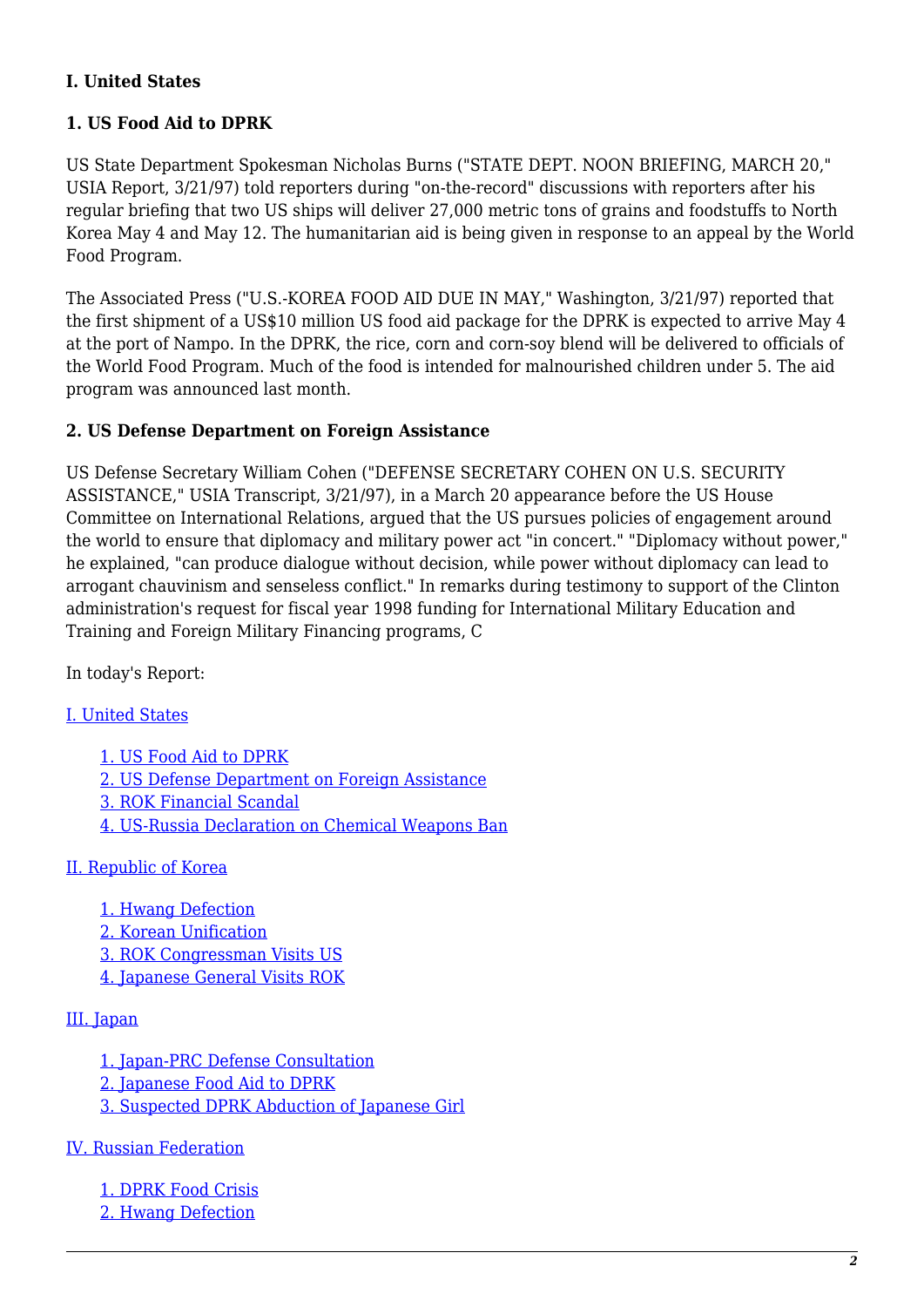[3. Japanese Nuclear Disaster Similar to Chernobyl](#page-6-4) [4. RF Position on Chemical Weapons Convention](#page-7-0) [5. RF-PRC Relations](#page-7-1) [6. RF-Belarus-PRC Axis Against NATO](#page-7-2) [7. RF Media on US Policy Toward PRC](#page-7-3) [8. RF-PRC Border Demarcation](#page-8-0) [9. RF Far East Energy Shortage](#page-8-1) [10. RF Military Morals Meeting](#page-8-2)

#### **I. United States**

#### **1. US Food Aid to DPRK**

US State Department Spokesman Nicholas Burns ("STATE DEPT. NOON BRIEFING, MARCH 20," USIA Report, 3/21/97) told reporters during "on-the-record" discussions with reporters after his regular briefing that two US ships will deliver 27,000 metric tons of grains and foodstuffs to North Korea May 4 and May 12. The humanitarian aid is being given in response to an appeal by the World Food Program.

The Associated Press ("U.S.-KOREA FOOD AID DUE IN MAY," Washington, 3/21/97) reported that the first shipment of a US\$10 million US food aid package for the DPRK is expected to arrive May 4 at the port of Nampo. In the DPRK, the rice, corn and corn-soy blend will be delivered to officials of the World Food Program. Much of the food is intended for malnourished children under 5. The aid program was announced last month.

#### **2. US Defense Department on Foreign Assistance**

US Defense Secretary William Cohen ("DEFENSE SECRETARY COHEN ON U.S. SECURITY ASSISTANCE," USIA Transcript, 3/21/97), in a March 20 appearance before the US House Committee on International Relations, argued that the US pursues policies of engagement around the world to ensure that diplomacy and military power act "in concert." "Diplomacy without power," he explained, "can produce dialogue without decision, while power without diplomacy can lead to arrogant chauvinism and senseless conflict." In remarks during testimony to support of the Clinton administration's request for fiscal year 1998 funding for International Military Education and Training and Foreign Military Financing programs, C

#### <span id="page-2-0"></span>**I. United States**

#### <span id="page-2-1"></span>**1. US Food Aid to DPRK**

US State Department Spokesman Nicholas Burns ("STATE DEPT. NOON BRIEFING, MARCH 20," USIA Report, 3/21/97) told reporters during "on-the-record" discussions with reporters after his regular briefing that two US ships will deliver 27,000 metric tons of grains and foodstuffs to North Korea May 4 and May 12. The humanitarian aid is being given in response to an appeal by the World Food Program.

The Associated Press ("U.S.-KOREA FOOD AID DUE IN MAY," Washington, 3/21/97) reported that the first shipment of a US\$10 million US food aid package for the DPRK is expected to arrive May 4 at the port of Nampo. In the DPRK, the rice, corn and corn-soy blend will be delivered to officials of the World Food Program. Much of the food is intended for malnourished children under 5. The aid program was announced last month.

#### <span id="page-2-2"></span>**2. US Defense Department on Foreign Assistance**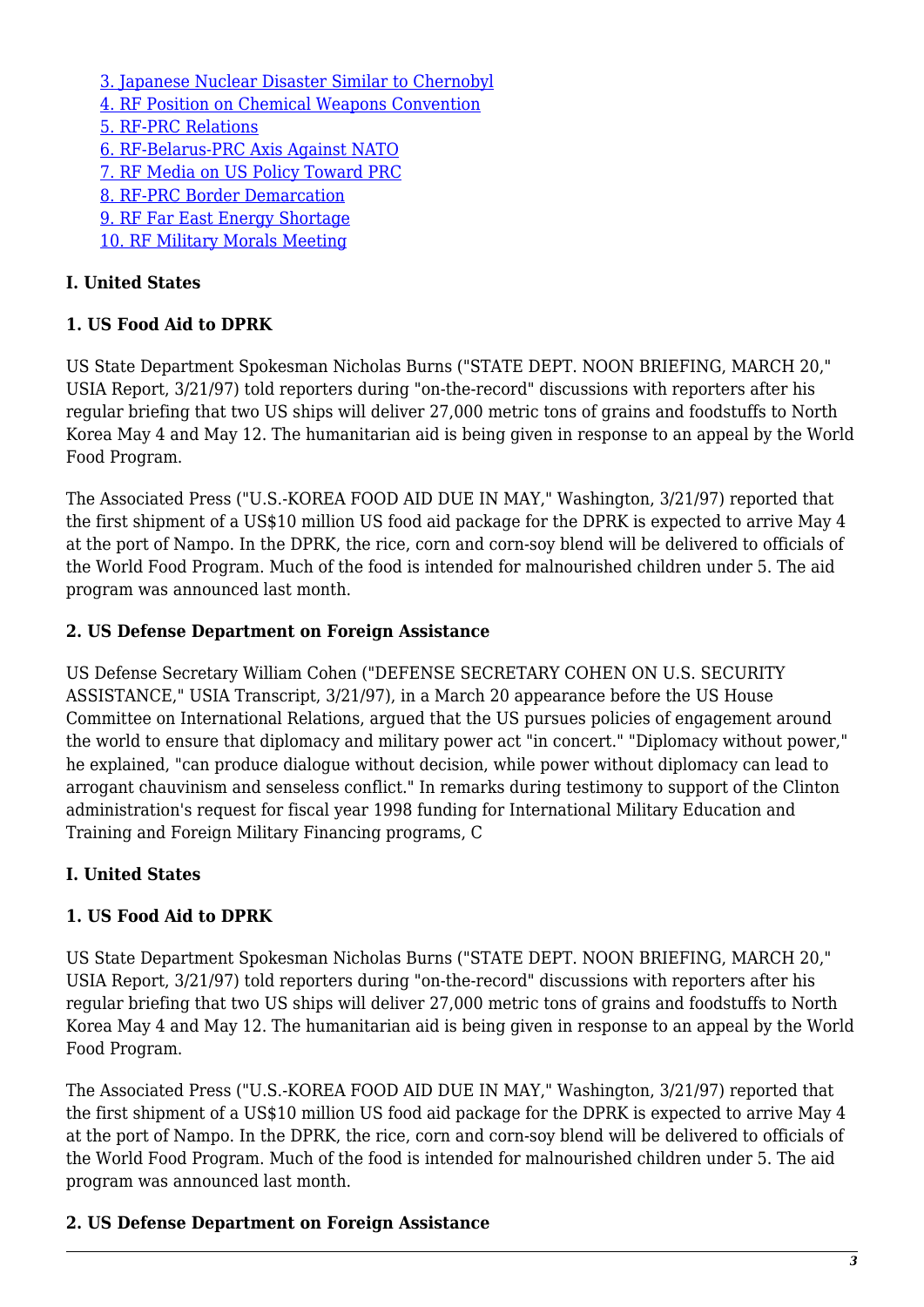US Defense Secretary William Cohen ("DEFENSE SECRETARY COHEN ON U.S. SECURITY ASSISTANCE," USIA Transcript, 3/21/97), in a March 20 appearance before the US House Committee on International Relations, argued that the US pursues policies of engagement around the world to ensure that diplomacy and military power act "in concert." "Diplomacy without power," he explained, "can produce dialogue without decision, while power without diplomacy can lead to arrogant chauvinism and senseless conflict." In remarks during testimony to support of the Clinton administration's request for fiscal year 1998 funding for International Military Education and Training and Foreign Military Financing programs, Cohen defended a number of specific operations, including the Korean Peninsula Energy Development Organization (KEDO). Cohen said: "From DOD's perspective, this project is critical to safeguarding the security interests of the United States and its allies in the region. KEDO is charged with implementing technical aspects of the Agreed Framework, including delivery of heavy fuel oil and construction of two light water reactors in North Korea, in return for the North freezing activities at its nuclear facilities. A failure of KEDO's efforts could lead to a reactivation of North Korea's nuclear program, which would pose a substantial risk to U.S. forces in the region as well as heighten tensions and insecurity among all Northeast Asian countries. The Fiscal Year 1998 budget requests \$30 million in non-security assistance funds to support KEDO. U.S. financial backing is extremely important in demonstrating to our KEDO partners, particularly the ROK and Japan, that the United States is willing to assume its share of the burden in this security enterprise. U.S. funding also sets an example for other potential contributors."

## <span id="page-3-0"></span>**3. ROK Financial Scandal**

Reuters ("S.KOREAN PRESIDENT'S SON PROBED OVER PAYOFF RUMORS," Seoul, 3/21/97) reported that police on Friday raided the offices of a ROK businessman in a probe into rumors that President Kim Young-sam's son accepted a 200 billion won (US\$226 million) kickback. Prosecution officials said they were looking into rumors that Kim Hyun-chul took the money from the businessman acting as an agent for failed Hanbo Steel Co. "The purpose is to confirm rumors that Kim Hyun-chul accepted 200 billion won (\$226 million)," one official said. Parliament on Friday kicked off an investigation into funding for Hanbo and will call Kim Hyun-chul to testify. The ruling New Korea Party agreed to the parliamentary inquiry after opposition parties attacked an earlier probe by prosecutors as a whitewash that failed to bring to justice leading players in the scandal. Kim Hyun-chul issued an apology on Monday for causing trouble and anxiety and said he was ready to accept punishment if he had done wrong. His father said on television last month he felt shamed his son had been linked to the Hanbo scandal.

#### <span id="page-3-1"></span>**4. US-Russia Declaration on Chemical Weapons Ban**

US President Bill Clinton and Russian President Boris Yeltsin Friday issued a Joint Statement on the Chemical Weapons Convention, stressing their commitment to the elimination from national arsenals of this class of weapons of mass destruction. The two Presidents underscored their support for the Chemical Weapons Convention and their determination to expedite ratification of the Convention by both the United States and Russia. Following is the White House text of the joint U.S.-Russian statement on chemical weapons released at the Helsinki Summit March 21 ("U.S.-RUSSIAN JOINT STATEMENT ON CHEMICAL WEAPONS," USIA Transcript, 3/21/97):

"Joint U.S.-Russian Statement on Chemical Weapons

"President Clinton and President Yeltsin discussed issues relating to the entry into force of the Convention on the Prohibition of the Development, Production, Stockpiling and use of Chemical Weapons and on Their Destruction. They stressed the commitment of the United States and Russia to full and effective accomplishment of the tasks and objectives of the convention.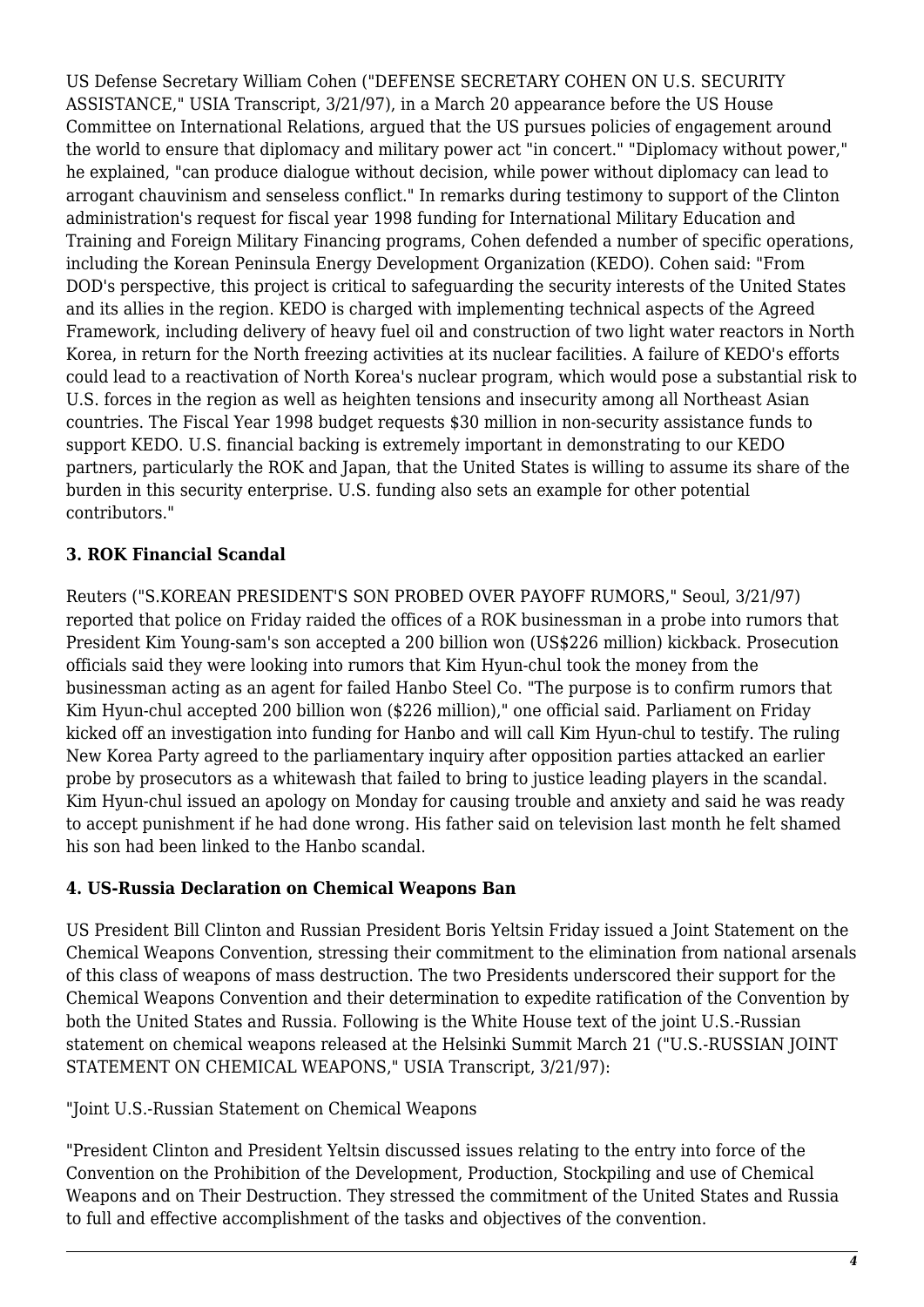"The Presidents reaffirmed their intention to take the steps necessary to expedite ratification in each of the two countries. President Clinton expressed his determination that the United States be a party when the Convention enters into force in April of this year, and is strongly urging prompt Senate action. President Yeltsin noted that the Convention has been submitted to the Duma with his strong recommendation for prompt ratification.

"Mindful of their special role and responsibility in the matter of chemical disarmament, the United States and Russia understand that their participation in the Convention is important to its effective implementation and universality.

"The Presidents noted that cooperation between the two countries in the prohibition of chemical weapons has enabled both countries to enhance openness regarding their military chemical potential and to gain experience with procedures and measures for verifying compliance with the Chemical Weapons Convention. The Parties will continue cooperation between them in chemical disarmament.

"The United States will seek appropriation of necessary funds to build a facility for the destruction of neuroparalytic toxins in Russia as previously agreed."

# <span id="page-4-0"></span>**II. Republic of Korea**

## <span id="page-4-1"></span>**1. Hwang Defection**

A senior ROK Foreign Ministry official hinted yesterday at the possibility that top DPRK defector Hwang Jang-yop would come to Seoul earlier than planned. The ROK and the PRC reached an understanding Hwang would stay in a third country for "much longer than 10 days" when they agreed that he would depart Beijing on Tuesday. But his remarks appeared to imply that the ROK may negotiate again with the PRC on the timing of Hwang's arrival in Seoul, citing security concerns being raised by the Philippine government over an extended stay there by Hwang. Philippine Foreign Secretary Domingo Siazon told Japanese television on Wednesday that Hwang will leave the Philippines for the ROK within two weeks. ROK President Kim Young-sam sent a letter to his PRC counterpart Jiang Zemin yesterday, expressing gratitude over the PRC's cooperation in resolving tthe case of Hwang's defection. ROK Foreign Minister Yoo Chong-ha sent a similar letter to his counterpart Qian Qichen on Wednesday. (Korea Herald, "SEOUL OFFICIAL HINTS AT EARLY ARRIVAL," 03/21/97)

# <span id="page-4-2"></span>**2. Korean Unification**

About 2.6-3.1 percent of the ROK's gross national product (GNP) will be required to resolve the DPRK's poverty after economic integration between the two Koreas, a study showed. Researcher Park Jin at the Korea Development Institute (KDI) announced vesterday, "After the economic integration of the two Koreas, the industrial foundation in the North will disintegrate. Its poverty level will be aggravated due to the high unemployment rate and the abolition of food rationing system." (Joong Ang Ilbo, "3% OF SOUTH KOREA'S GNP NEEDED TO RESOLVE THE NORTH'S POVERTY AFTER UNIFICATION," 03/21/97)

## <span id="page-4-3"></span>**3. ROK Congressman Visits US**

Kim Dae-jung, leader of the ROK main opposition National Congress for New Politics (NCNP), will visit the US from April 5-13, NCNP spokesman Chung announced yesterday. He stated, "Chairman Kim will engage in suprapartisan diplomacy to discuss security on the Korean peninsula and North Korean issues in meetings with the government and congressional leaders of the United States." The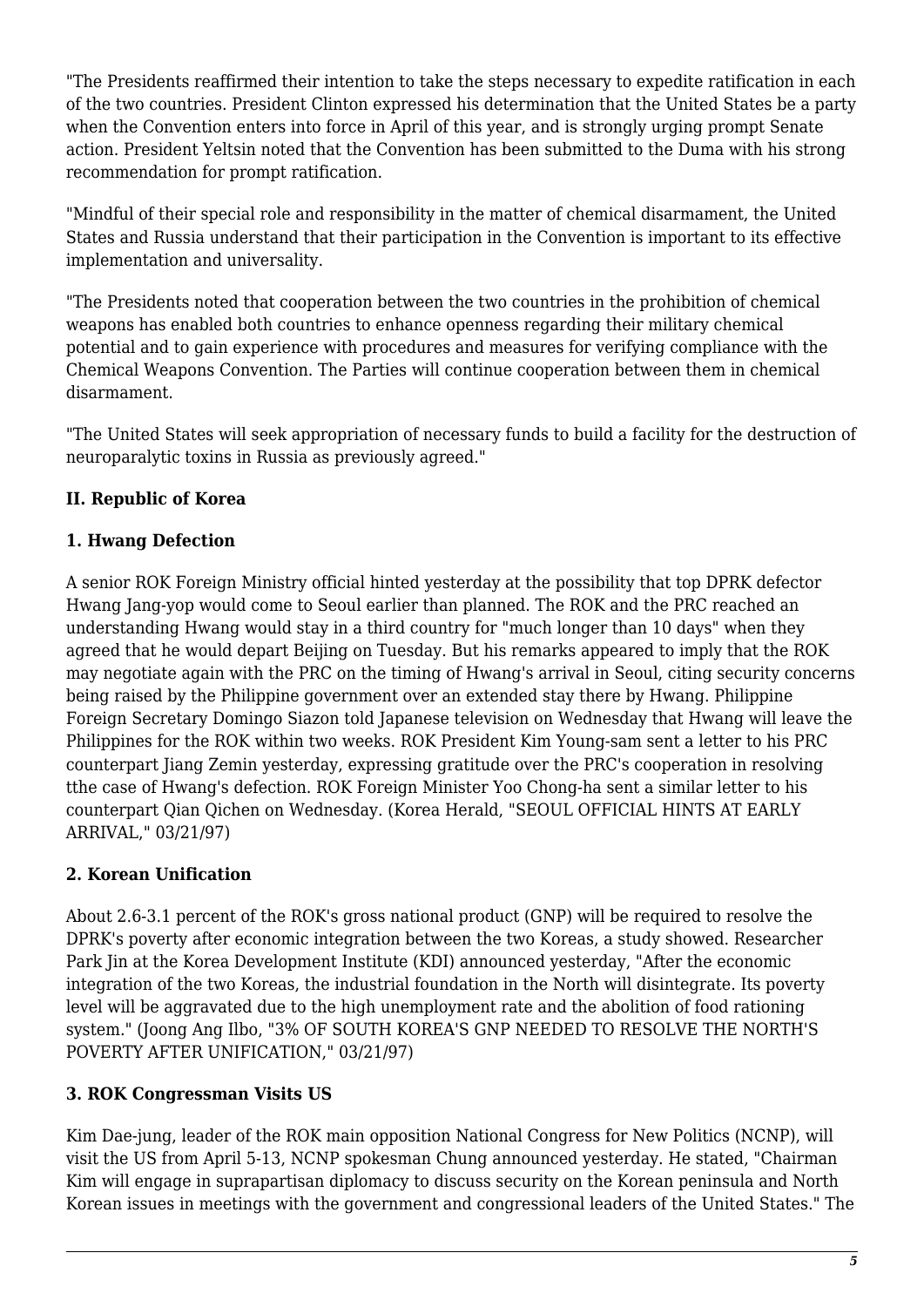spokesman added Kim will also discuss trade friction between the two countries and engage in other activities as the leader of the main opposition and as a world-renowned human rights activist. (Joong Ang Ilbo, "NCNP LEADER, KIM DAE-JUNG TO VISIT THE U.S. ON APRIL 5," 03/21/97)

# <span id="page-5-0"></span>**4. Japanese General Visits ROK**

General Nobutoshi Watanabe, chief of the Japanese Ground Self-Defense Force, arrived in Seoul yesterday for a three-day visit at the invitation of his ROK counterpart General Doh Il-kyu. Watanabe will meet Korean military leaders for talks on ways to further improve bilateral military cooperation and exchanges between their countries. He will also visit the truce village of Panmunjom, the Army Headquarters, and the Special Warfare Command before leaving Seoul tomorrow. (Korea Herald, "JAPANESE GENRAL HERE FOR TALKS, EXCHANGES," 03/21/97)

# <span id="page-5-1"></span>**III. Japan**

# <span id="page-5-2"></span>**1. Japan-PRC Defense Consultation**

Responding to demands by Japan that the PRC be more transparent about its military activities, the PRC revealed during the 4th Japan-PRC Security working-level talks held at the Foreign Ministry in Tokyo on March 15 that it will announce at the proper time its second defense white paper. However, the PRC deflected criticism by Japan regarding the PRC's rising military spending by stating that the increase is acceptable given the PRC's domestic economic growth and that the increase is far less than that of some advanced countries. The PRC also demanded that the Japan-US Security Treaty remain bilateral as it is concerned that the recent Japan-US Joint Security Declaration may expand to the whole Asia-Pacific region. In response, Japan stressed that the Joint Declaration will in no way change the Japan-US Security Treaty. (The Asahi Shimbun, "PRC CONCERNED OVER EXPANSION OF JAPAN- US SECURITY ARRANGEMENT," 2, 3/16/97, the Sankei Shimbun, "JAPAN DEMANDS PRC BE MORE TRANSPARENT ABOUT MILITARY SPENDING," 3, 3/16/97).

# <span id="page-5-3"></span>**2. Japanese Food Aid to DPRK**

The Sankei Shimbun ("JAPANESE FOREIGN MINISTER SAYS ABDUCTION CASE MAY BE SEPARATED FROM FOOD AID TO DPRK," 2, 3/19/97) reported that Japanese Foreign Minister Yukihiko Ikeda stated at an Upper House Foreign Committee meeting on March 18 that the Foreign Ministry will not necessarily link the suspected DPRK abduction of a Japanese high school girl twenty years ago to Japan's food aid to the DPRK. He also announced that the Foreign Ministry is ready to follow the US and ROK's decisions to send food aid to the DPRK through the World Food Program. However, Liberal Democratic Party (LDP) Secretary General Koichi Kato said at a LDP senior member meeting on March 17 that the decision on food aid should be made based on how the DPRK responds to the Four-Party Talks. Another LDP Diet member stated to reporters that if food aid is to be considered a humanitarian issue, the suspected abduction should also be dealt with from the same perspective.

An Asahi Shimbun editorial ("HWANG DEFECTION GOOD OPPORTUNITY FOR EASING TENSION ON KOREAN PENINSULA," 5, 3/19/97) gave credit to the PRC for its careful handling of the Hwang defection and to the US for its announcement of food aid to the DPRK, stating that these actions greatly contributed to preventing the Hwang defection from worsening North-South tensions and created an opportunity to improve the situation. Positive signs include the DPRK's de facto approval of the Hwang defection, the DPRK's participation in the US-ROK briefing of the Four-Party Talks, and progress in the DPRK-US talks on liaison office exchanges. But continued negative signs include emphasis on the communist Red Banner as symbolizing the regime, generational changes in the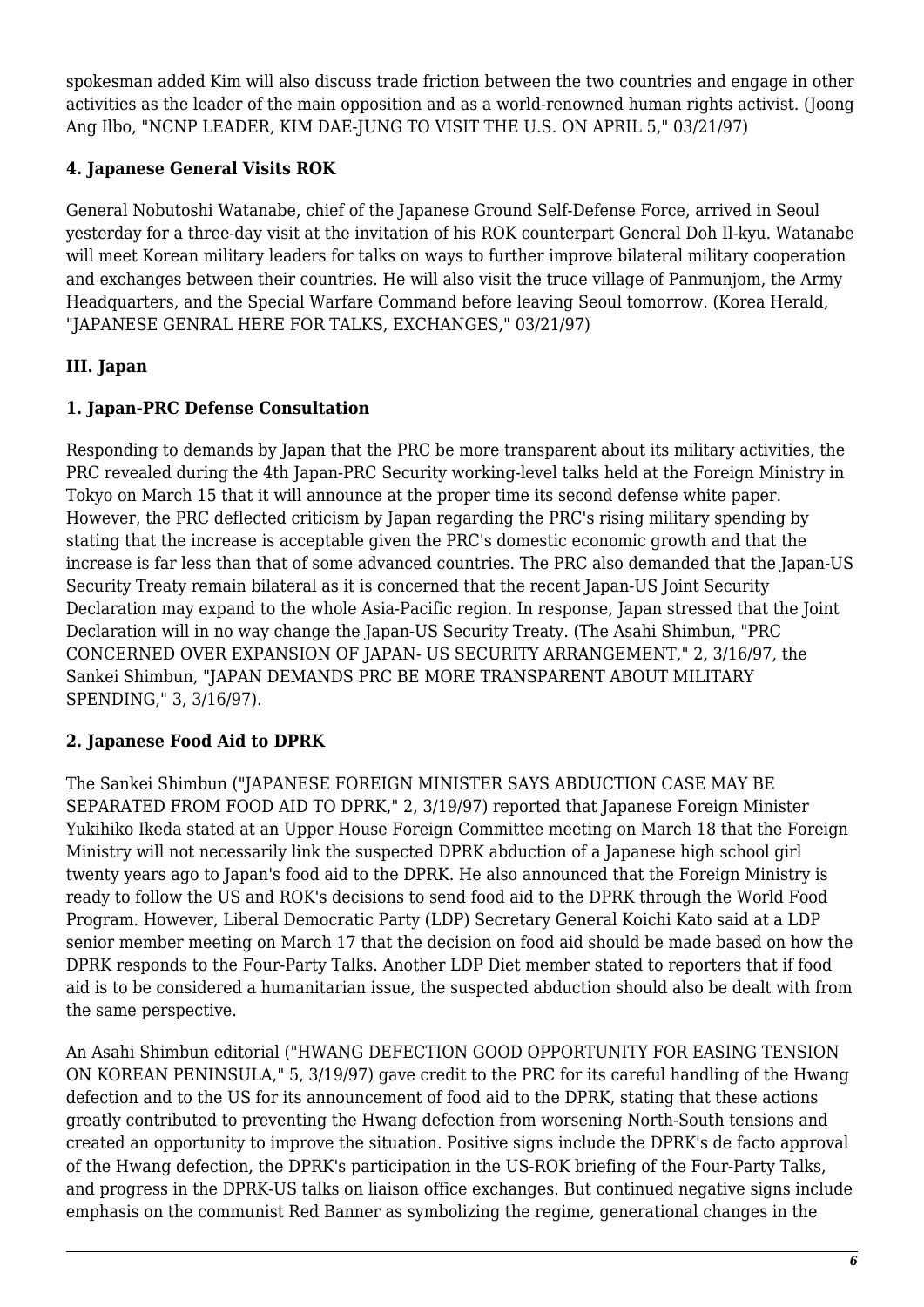military leadership, and increasing criticism of domestic reformists. The editorial expressed concern that these negative signs may show that Kim Jong-il still holds strong control of the DPRK regime and that he may suddenly scuttle the existing Four-Party relations, especially those between the ROK and the DPRK. The editorial suggests that Japan separate the suspected DPRK abduction of a Japanese high school girl from food aid and that Japan follow US and ROK decisions to give food aid to the DPRK to help ease tensions on the Korean Peninsula.

# <span id="page-6-0"></span>**3. Suspected DPRK Abduction of Japanese Girl**

The Sankei Shimbun reported that the parents of Megumi Yokota, who was reportedly abducted by DPRK agents twenty years ago, officially demanded after returning from the ROK on March 19 that Niigata Prefecture investigate the suspected abduction. ("PARENTS OF MEGUMI YOKOTA DEMAND OFFICIAL INVESTIGATION," Evening Edition 2, 3/19/97). The parents visited the ROK to collect information on their daughter and met with a defected ex-DPRK agent who allegedly had been involved in the incident. The Niigata Prefecture Governor revealed that the prefecture is now considering requesting the national government to start an official investigation. The parents told reporters that the continuing North-South tensions make their daughter's return difficult but that they expect much of international cooperation. In addition, the report quoted Foreign Minister Yukihiko Ikeda as saying that the Foreign Ministry is now working hard to gather accurate information on the situation.

# <span id="page-6-1"></span>**IV. Russian Federation**

# <span id="page-6-2"></span>**1. DPRK Food Crisis**

Izvestia's Yuriy Savenkov ("A PROBLEM IN NORTH KOREA: HOW TO GET FOOD WITH ONE'S RATION CARD?", Moscow, 3, 3/21/97) reported that Catherine Bertini, the Executive Director of the World Food Program stated in Beijing that if the DPRK food situation doesn't change radically the DPRK will run out of food between late April and early May. Accordig to Bertini, an average DPRK citizen gets 100 grams of rice a day which is one-fifth the international standard norm for a refugee. During her trip to the DPRK's southern regions she saw many undernourished children and heard about cases of disease in the northern regions caused by excessive eating of birch bark. She noted however, that while the ROK demands that food aid should not go to the north Korean People's Army, it is precisely this concern that that DPRK leader Kim Jong-il is determined to resolve. According to Bertini, Kim believes that corrupt party and government officials were the cause of the food situation and promised to punish them severely.

# <span id="page-6-3"></span>**2. Hwang Defection**

Izvestia's Yuriy Savenkov ("A RUNAWAY FROM PYONGYANG GOES TO MANILA", Moscow, 3, 3/18/97) reported that DPRK former chief ideologue and recent defector Hwang Jang-yop has been taken by a military airplane from a PRC Air Force base near Beijing to Manila, the Philippines. According to other sources, Mr.Hwang is to spend about a month at the former US Air Force base at Subik Bay and afterwards will travel to Seoul. Izvestia's author speculated that the DPRK is satisfied with the outcome because the ROK's wish to get Mr. Hwang directly from the PRC hasn't been fulfilled. As such, the PRC managed to avoid antagonizing either its "capitalist friend" or the "socialist comrade".

## <span id="page-6-4"></span>**3. Japanese Nuclear Disaster Similar to Chernobyl**

Segodnya's Ivan Shomov ("A 'MINI-CHERNOBYL' IN THE COUNTRY OF THE RISING SUN", Moscow, 1, 4, 3/20/97) reported on the 3/11/97 accident at the Tokaimura nuclear fuel reprocessing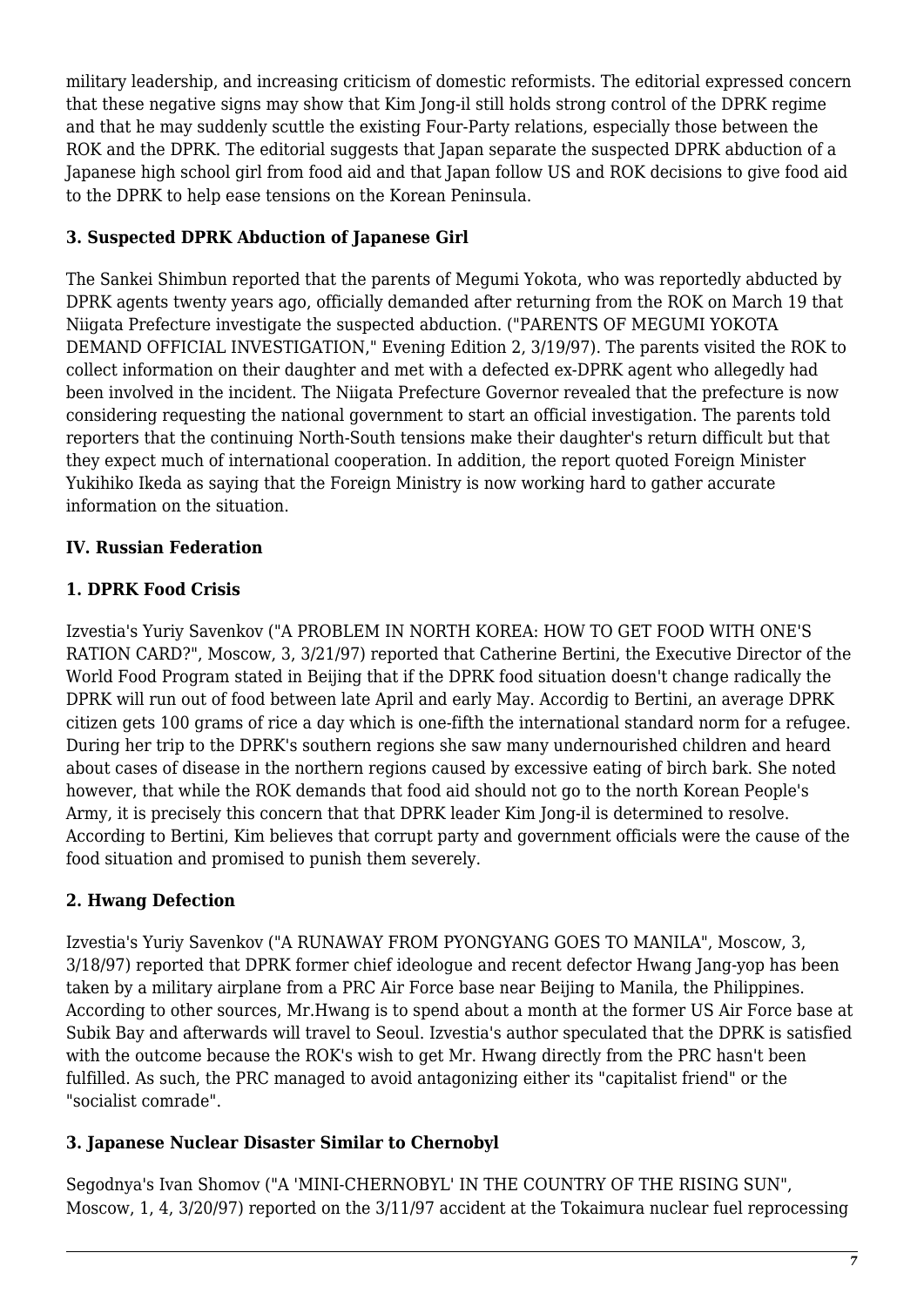facility in Japan, about 100 kilometers from Tokyo. Rendering the details of the disaster where 37 out of 112 plant employees suffered from radiation, Segodnya's author stressed that the "Japanese nuclear officials" at the plant preferred not to notify the local and national authorities immediately by arguing that there was nothing to be afraid of and thus behaving "in the best traditions" of the Communist Party of the Soviet Union during the 1986 Chernobyl nuclear accident.

## <span id="page-7-0"></span>**4. RF Position on Chemical Weapons Convention**

Segodnya's Aleksandr Koretskiy ("YELTSIN ORDERED THE DUMA ABOUT 'GASES'", Moscow, 1-4, 3/19/97) reported that RF President Boris Yeltsin sent to the RF State Duma for ratification the international Convention banning the development, production, stockpiling and use of chemical weapons signed by the RF in Paris on 1/13/93. But as the international ratification deadline of 4/29/97 gets nearer both the RF and the USA get more and more reasons to demand a postponement of the deadline and even a revision of the whole Convention. The Chairman of US Senate Foreign Affairs Committee Senator Jesse Helms said the Convention cannot not be ratified until 12 conditions are fulfilled, including a "protection of US citizens' rights from international inspectors' acts." In addition, Senator Helms is against the financial arrangements for chemical weapons destruction procedures. And he also casts doubts about official USSR 1990 statements concerning the actual size of RF chemical weapons stockpiles. As a result, the US Administration will probably have to request that the RF should confirm the previous statements which in turn might jeopardize the Convention ratification in the RF State Duma.

# <span id="page-7-1"></span>**5. RF-PRC Relations**

Segodnya ("PRC FOREIGN MINISTER TO VISIT MOSCOW", Moscow, 1, 3/20/97) reported that PRC Foreign Minister Qian Quichen will visit the RF on 3/24/27/97 to have talks with RF Foreign Minister Yevgeniy Primakov. Bilateral PRC-RF relations are to be discussed in view of the forthcoming visit of PRC Chairman Jiang Zemin to Moscow in April.

Segodnya ("PRC CHAIRMAN JIANG ZEMIN TO VISIT RUSSIA IN APRIL, Moscow, 1, 3/13/97) reported that PRC Chairman Jiang Zemin will visit the RF during the last ten days of April. Agreement is to be signed during his visit on mutual troop reduction in border areas of the RF, Kazakhstan, Kyrghyzia, Tadjikistan, and the PRC. Also PRC Ambassador to the RF Li Fenglin stated yesterday that "in the course of the visit, an important document will be made public in which the points of view of Russia and China on a number of international problems will be presented".

# <span id="page-7-2"></span>**6. RF-Belarus-PRC Axis Against NATO**

Nezavisimaia Gazeta's Marina Volkova and Yuras Karmanov ("ALEKSANDR LUKASHENKO AGAIN TRIED TO INTERCEPT THE UNIFICATION INITIATIVE FROM BORIS YELTSIN", Moscow, 1, 3/13/97) reported that the 3rd session of RF-Belarus Parliamentary Assembly was held in Moscow. Belarus President Aleksandr Lukashenko made a 2-hour speech at the session. Speaking on a whole range of issues, he said that the RF-Belarus integration is to lead to a creation of a RF-Belarus union and eventually a "geopolitical axis" which is to include the PRC. According to Lukashenko, the PRC-RF-Belarus alliance's spearhead will be aimed towards the NATO. Nezavisimaia gazeta's authors commented that, although one cannot speak for the PRC, the RF presently holding negotiations with the NATO certainly is not ready to access those "Byelorussian variations".

# <span id="page-7-3"></span>**7. RF Media on US Policy Toward PRC**

Nezavisimaia gazeta's Dmitriy Kosyrev ("CHINESE DILEMMA OF AMERICA", Moscow, 4, 3/21/97) commented on US policy of "involvement" towards the PRC and argued that in general it has failed.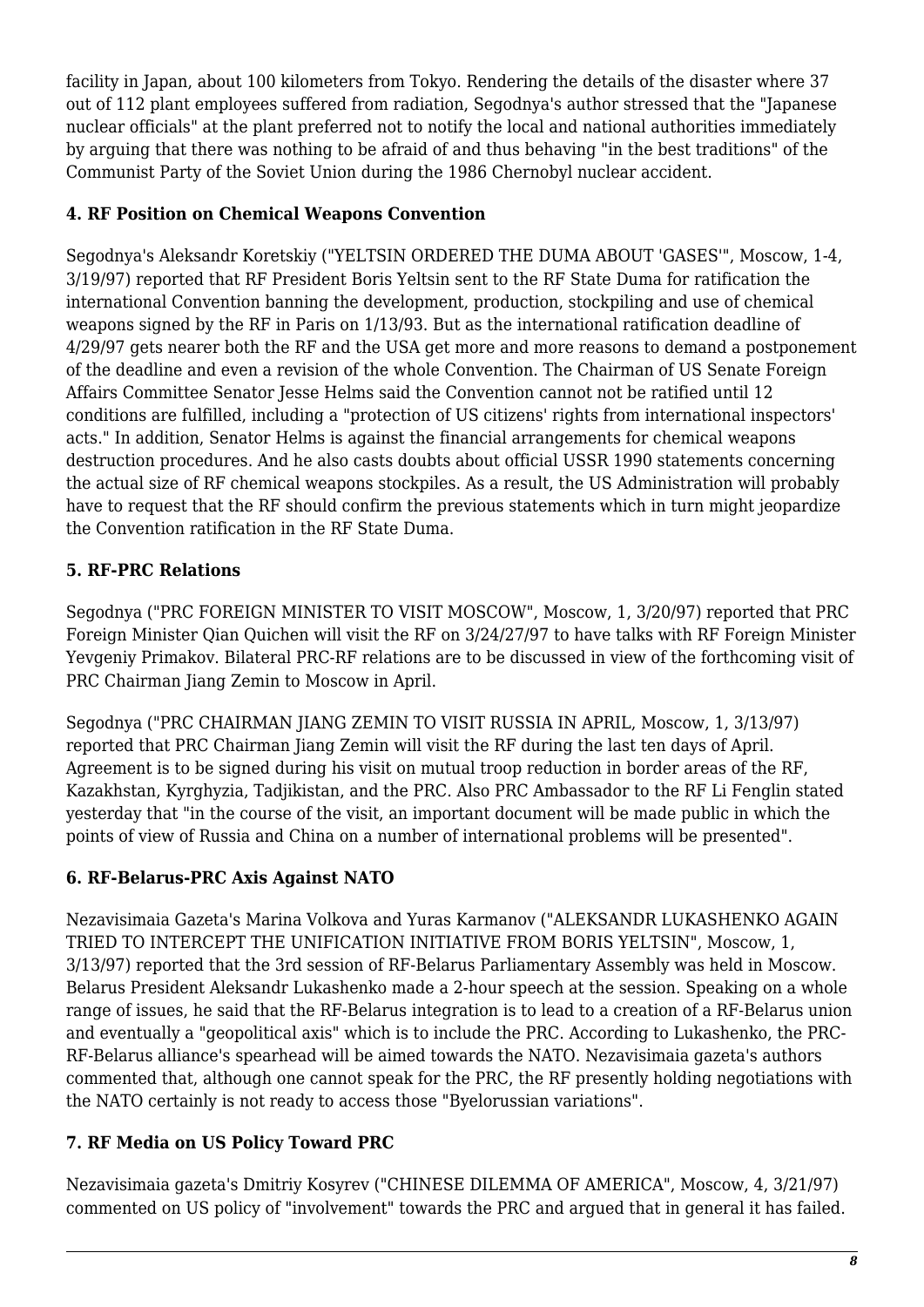The PRC doesn't seem to have evolved into a more democratic society and, on the contrary, practically all its dissenters are in prison or exile. Nezavisimaia gazeta's author speculated that possibly the PRC learned something from "Washington's similar policy towards the USSR" that grew weaker and collapsed without any countervailing economic benefits. In the author's opinion, in the USA presently there is a partisan division on the subject, with the Democrats being still in favour of the "involvement policy" and the Republicans arguing for a "containment" of the PRC. Such a "split" is natural when the Pacific and even world leadership is at stake. Meanwhile the PRC plans to outstrip the USA and become the world economic leader by the mid-21st century. The author wondered if it should be admitted that since 1994 the US-PRC "game" has been going on an "equal footing" and from now on there will be no US leadership in Asia.

#### <span id="page-8-0"></span>**8. RF-PRC Border Demarcation**

Kommersant-DAILY's Denis Dyomkin and Yevgeniy Vnouchkov ("NAZDRATENKO CONSIDERS THE DEMARCATION A GIVING UP OF RUSSIA'S TERRITORY", Moscow, 1-2, 3/21/97) reported that in the Primorskiy Area in RF Far East an urgent campaign has been started in favour of holding an all-Area referendum among the local population on the issue of concession of some land to the PRC. The campaign leaders believe that if the PRC gets a land strip from the RF in accordance with the 5/16/91 USSR-PRC border demarcation agreement and thus obtains an access to the sea to build a port there, then the RF will be at a strategic disadvantage. RF Foreign Ministry officials stated that they know nothing about the campaign but will continue to implement the 1991 agreement. They said a PRC sea port construction is impossible because even if constructed it will be separated from the open sea by 40 kilometers of RF and DPRK territorial waters.

## <span id="page-8-1"></span>**9. RF Far East Energy Shortage**

Segodnya's Oleg Kryuchek ("ONLY A DAILY RESERVE OF FUEL AT POWER PLANTS IN PRIMORIYE", Moscow, 2, 3/14/97) reported that in the Primorskiy Area in RF Far East again there are cases of electricity supplies to households and industrial enterprises being cut off for 6 to 8 hours. In a day or two the cut offs are expected to become as long as 12 to 14 hours. A protracted strike at a majority of local coal mines is the major reason. The largest power plants of the area possess a minimal daily reserve of fuel and operate under emergency conditions.

#### <span id="page-8-2"></span>**10. RF Military Morals Meeting**

Nezavisimaia gazeta ("SECRET CONFERENCE AT THE DEFENSE MINISTRY", Moscow, 1, 3/13/97) reported that on 3/14/97 a secret conference is to be held at the RF Defense Ministry to discuss the moral and psychological state of the RF Armed Forces. There is also a confidential report that the appointment of Anatoliy Chubais to the position of the RF First Vice Premier "has been perceived extremely negatively" by the troops. A similar assessment has been given to President Boris Yeltsin's recent personnel decisions by those in other power structures including Russia's Federal Security Service.

The NAPSNet Daily Report aims to serve as a forum for dialogue and exchange among peace and security specialists. Conventions for readers and a list of acronyms and abbreviations are available to all recipients. For descriptions of the world wide web sites used to gather information for this report, or for more information on web sites with related information, see the collection of [other](http://www.nautilus.org/napsnet/othnaps.html) [NAPSNet resources.](http://www.nautilus.org/napsnet/othnaps.html)

We invite you to reply to today's report, and we welcome commentary or papers for distribution to the network.

Produced by [the Nautilus Institute for Security and Sustainable Development](http://www.nautilus.org/morenaut.html).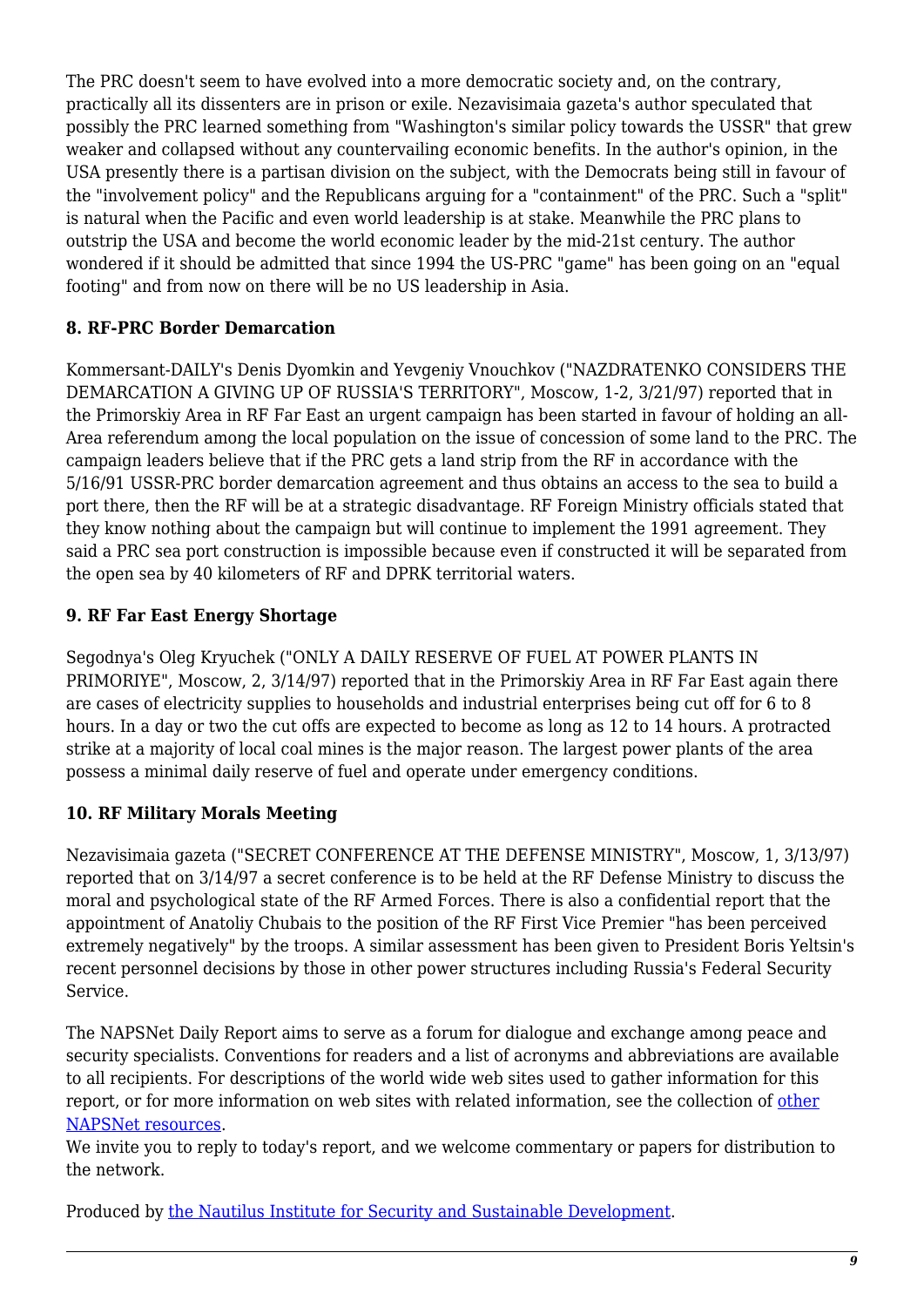Wade Huntley: [napsnet@nautilus.org](mailto:napsnet@nautilus.org) Berkeley, California, United States

Choi Chung-moon: [cily@star.elim.net](mailto:cily@star.elim.net) Seoul, Republic of Korea

Peter Razvin: [icipu@glas.apc.org](mailto:icipu@glas.apc.org) Moscow, Russian Federation

Chunsi Wu: [dlshen@fudan.ihep.ac.cn](mailto:dlshen@fudan.ihep.ac.cn (Chunsi Wu)) Shanghai, People's Republic of China

Dingli Shen: [dlshen@fudan.ihep.ac.cn](mailto:dlshen@fudan.ihep.ac.cn (Dingli Shen)) Shanghai, People's Republic of China

Hiroyasu Akutsu: [akutsu@glocomnet.or.jp](mailto:akutsu@glocomnet.or.jp) Tokyo, Japan

[Return to the top of this Daily Report](#page--1-0)

[Go to the Daily Report Archive](http://www.nautilus.org/pub/ftp/napsnet/daily_reports)

[Return to the Nautilus Institute Home Page](http://www.nautilus.org)

The NAPSNet Daily Report aims to serve as a forum for dialogue and exchange among peace and security specialists. Conventions for readers and a list of acronyms and abbreviations are available to all recipients. For descriptions of the world wide web sites used to gather information for this report, or for more information on web sites with related information, see the collection of [other](http://www.nautilus.org/napsnet/othnaps.html) [NAPSNet resources.](http://www.nautilus.org/napsnet/othnaps.html)

We invite you to reply to today's report, and we welcome commentary or papers for distribution to the network.

Produced by [the Nautilus Institute for Security and Sustainable Development](http://www.nautilus.org/morenaut.html).

Wade Huntley: [napsnet@nautilus.org](mailto:napsnet@nautilus.org) Berkeley, California, United States

Choi Chung-moon: [cily@star.elim.net](mailto:cily@star.elim.net) Seoul, Republic of Korea

Peter Razvin: [icipu@glas.apc.org](mailto:icipu@glas.apc.org) Moscow, Russian Federation

Chunsi Wu: [dlshen@fudan.ihep.ac.cn](mailto:dlshen@fudan.ihep.ac.cn (Chunsi Wu)) Shanghai, People's Republic of China

Dingli Shen: [dlshen@fudan.ihep.ac.cn](mailto:dlshen@fudan.ihep.ac.cn (Dingli Shen)) Shanghai, People's Republic of China

Hiroyasu Akutsu: [akutsu@glocomnet.or.jp](mailto:akutsu@glocomnet.or.jp) Tokyo, Japan

[Return to the top of this Daily Report](#page--1-0)